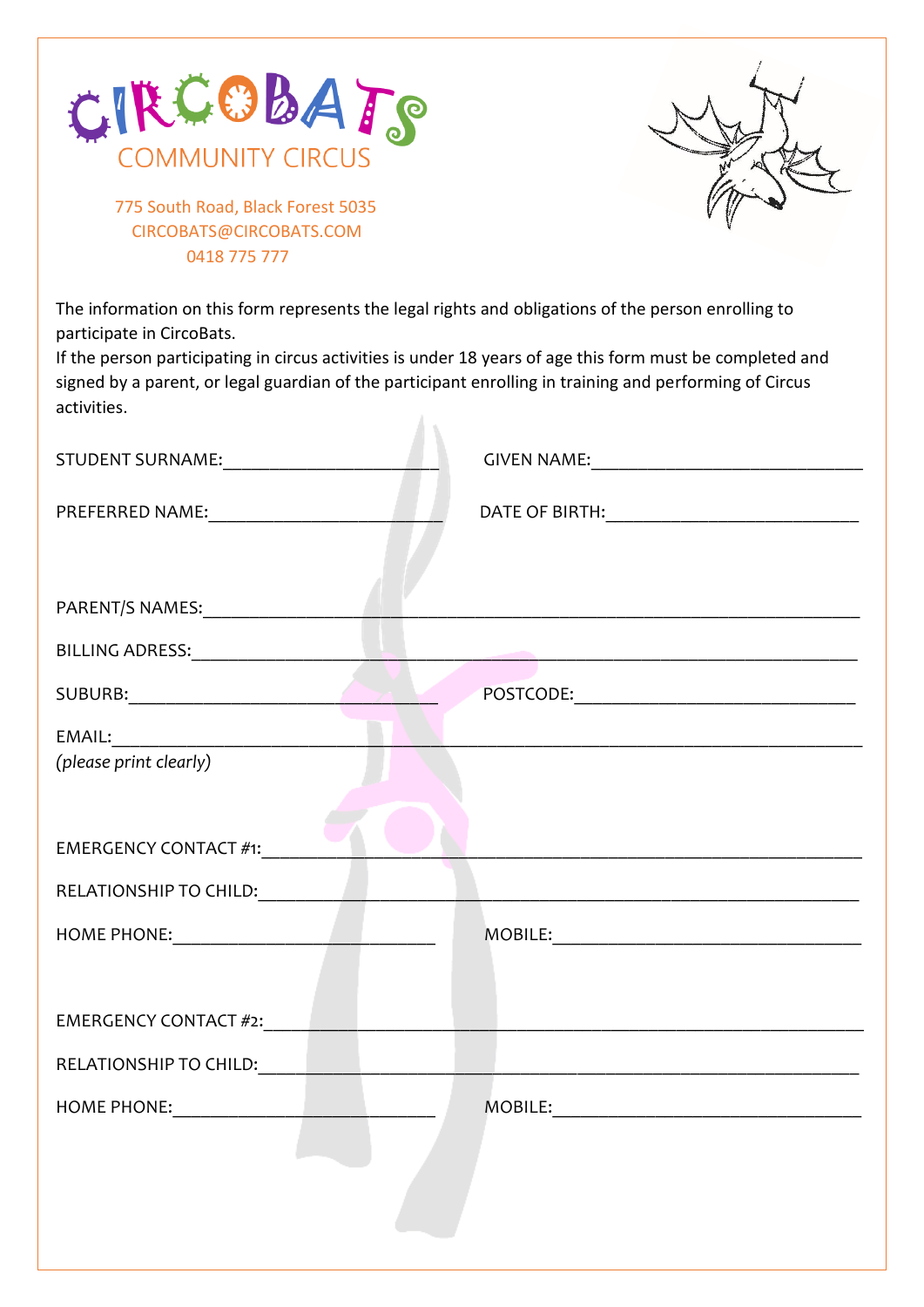Do you give the CircoBats permission to use your child's name and / or photo for promotional material on our website, Facebook or Instagram?

Do you give CircoBats permission to take video or DVD of your child whilst participating in CircoBats classes or displays?

| NAME: Yes / No                         | PHOTO: Yes / No | VIDEO/DVD: Yes / No |
|----------------------------------------|-----------------|---------------------|
| <b>ALLERGIES / MEDICAL CONDITIONS:</b> |                 |                     |
| ALLERGIES:                             | Yes / No        |                     |
| ASTHMA OR OTHER RESPIRATORY PROBLEMS:  | Yes / No        |                     |
| EPILEPSY:                              | Yes / No        |                     |
| <b>DIABETES:</b>                       | Yes / No        |                     |
| EAR / HEARING PROBLEMS:                | Yes / No        |                     |
| <b>VISION PROBLEMS:</b>                | Yes / No        |                     |
| <b>AUTISM SPECTRUM DISORDER:</b>       | Yes / No        |                     |
| BEHAVIOURAL CONDITIONS                 | Yes / No        |                     |
| OTHER RELEVANT CONDITIONS / INJURIES:  | Yes / No        |                     |

If yes to any of the above, please attach relevant medical information that is necessary to care for your child:

Medicare No:

## **GUARDIAN SIGNATURE AND AGREEMENT:**

Please read the attached Terms and Conditions carefully. The student and their guardian, on signing below, agree to all the terms and conditions in order to maintain enrolment for the year.

 $SIGNED:$ 

NAME:\_\_\_\_\_\_\_\_\_\_\_\_\_\_\_\_\_\_\_\_\_\_\_\_\_\_\_\_\_\_\_\_\_\_\_\_\_\_\_\_\_\_\_\_\_\_ DATE:\_\_\_\_\_\_\_\_\_\_\_\_\_\_\_\_\_\_\_\_\_\_\_\_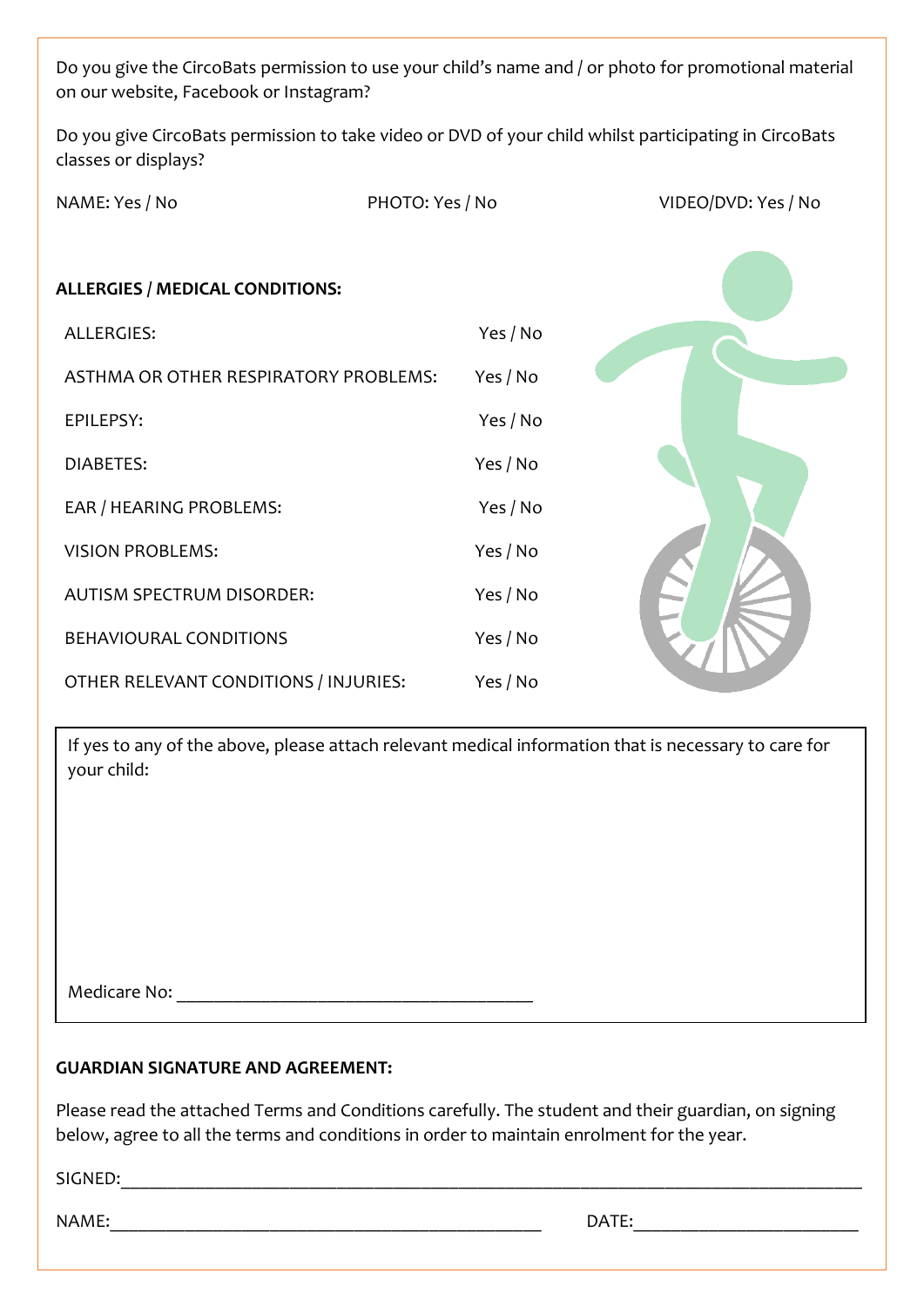



# **TERMS AND CONDITIONS**

## **ENROLMENT**

Enrolment for classes at CircoBats is confirmed by completing all sections of the enrolment form and agreeing to the Terms and Conditions.

#### **PAYMENT**

Tax invoices will be provided once enrolment forms have been processed. Payments can be made via cash or direct debit. In the event that payment is not made by the required date agreed, the student concerned may be stopped from participating in further classes. Payments are non-refundable.

#### **UNIFORM**

Students are to wear closely fitting clothing, to ensure coaches can see correct body alignment to prevent injuries. Hair must be tied back neatly or if short hair, pinned neatly away from the face. Remember to bring a bottle of water to keep hydrated.

#### **ATTENDANCE AND LATENESS**

Parents are to notify the CircoBats administrator on 0428 445 4545 if a student is to be absent. If there is another similar class option available, missed classes can be made up only within the term that it was missed.

#### **MEDICAL INFORMATION**

This information is required to assist CircoBats staff and medical personnel in the event of an injury or medical crisis, and will only be used in accordance with Privacy Policy.

It is the responsibility of the participant, or guardian if under 18yrs, to bring and administer any required medication.

CircoBats does not keep medication on hand other than a standard first aid kit.

In signing this form, you give CircoBats staff permission to apply any required first aid.

In the event of a serious injury CircoBats will at the discretion of the first aid officer, call an ambulance after first attempting to contact the emergency contact for the participant. The cost of the ambulance and any medical treatment required will be borne by the participant &/or Guardian.